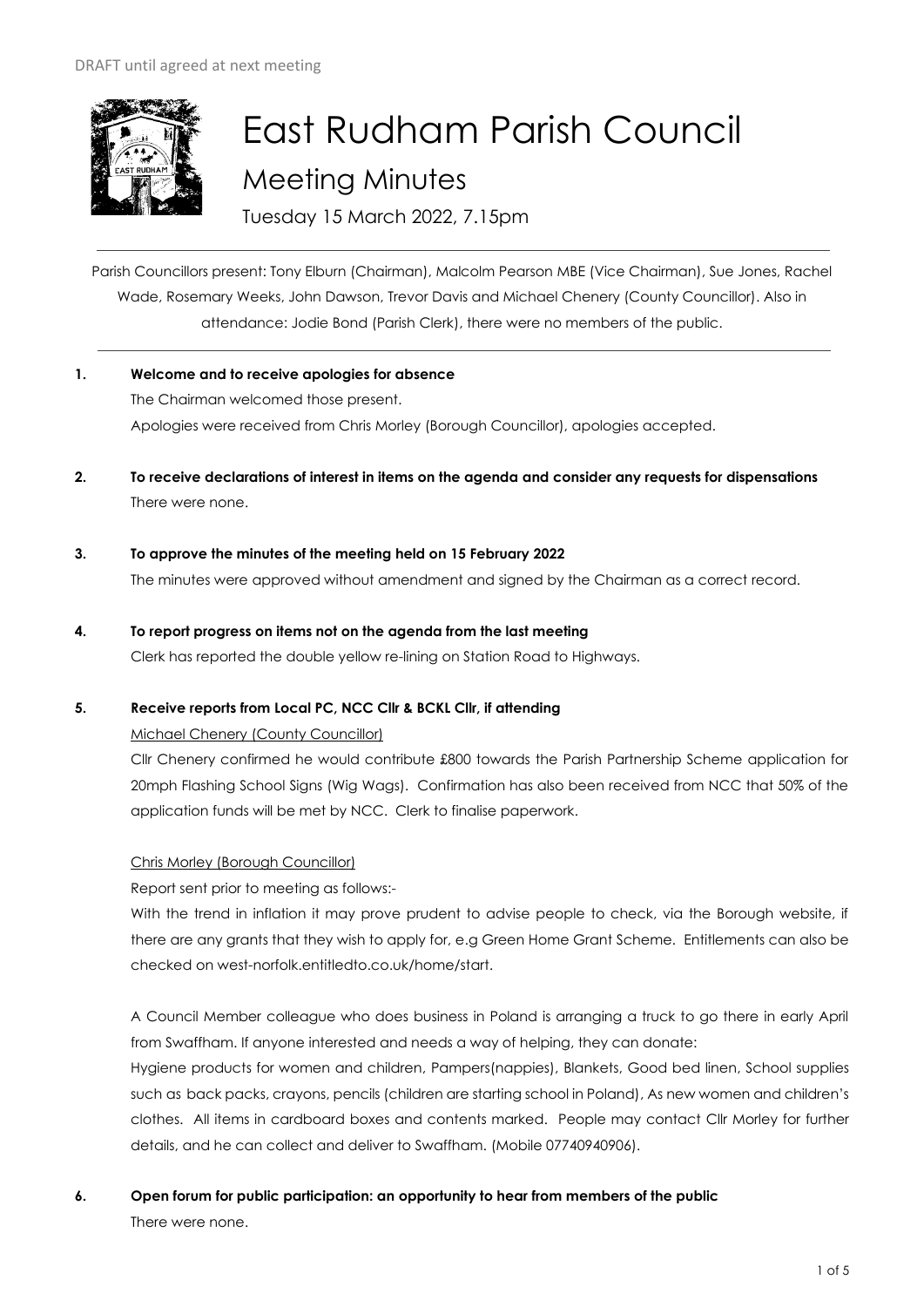# **7. To receive updates from council members**

7.1 Jack's Lane Windfarm Community Fund Cllr Pearson advised that there are no further updates. Cllr Elburn will submit an application for a contribution towards the 20mph Wig Wags. An application may also be considered in the future for the cemetery, such as grave markers etc.

# 7.2 SAM2 & Speeding

| SAM2                        |                               |
|-----------------------------|-------------------------------|
| February 2022               |                               |
| Location:                   | Village Green                 |
| 85 <sup>th</sup> percentile | $30.5$ mph                    |
| Max speed                   | 85 mph on 21 February at 3pm. |
| Average speed               | $26.9$ mph                    |
| Vehicle volume              | 97.200                        |

#### Speed Watch

The Speed Watch team have caught 3 people speeding. Clerk to ask for a regular report of their findings to be sent across for the Councils information.

# **8. Open Spaces & Highways Issues**

#### School Parking

Cllr Wade advised that school staff have not been parking in the school car park recently due to access issues, however, new matting is being installed in the very near future. Staff have been granted permission to temporarily park in the hall car park until the matting is installed.

# Village Litter Pick

A village litter pick will be organised for one Saturday morning in early April, since the BC are able to collect bulk waste bags from the roadside again. Cllr Elburn to action.

# 8.1 Receive an update on the Queens Jubilee Event

Cllr Wade advised that the programmes are awaiting a foreword from the Chairman and volunteers are needed for distribution.

£1182 has been raised through sponsorship so far. We are awaiting the outcome of the funding bid from the BC and more money is hoped to be raised via ticketed events.

Local worthy causes and organisation that may benefit from receiving a small grant from the proceeds should get in touch with Cllr Wade.

# 8.2 Consider a request for an electric car charging point

It was agreed that an electric charge point would benefit the local community and visitors, and it could produce an income for the Parish Council if sited on the car park.

Cllr Pearson proposed setting up a working group to look into the options and possible funding streams together with Cllrs Wade, Jones, and Weeks and put a report together. This project will be considered for next year, due to budget restrictions this year.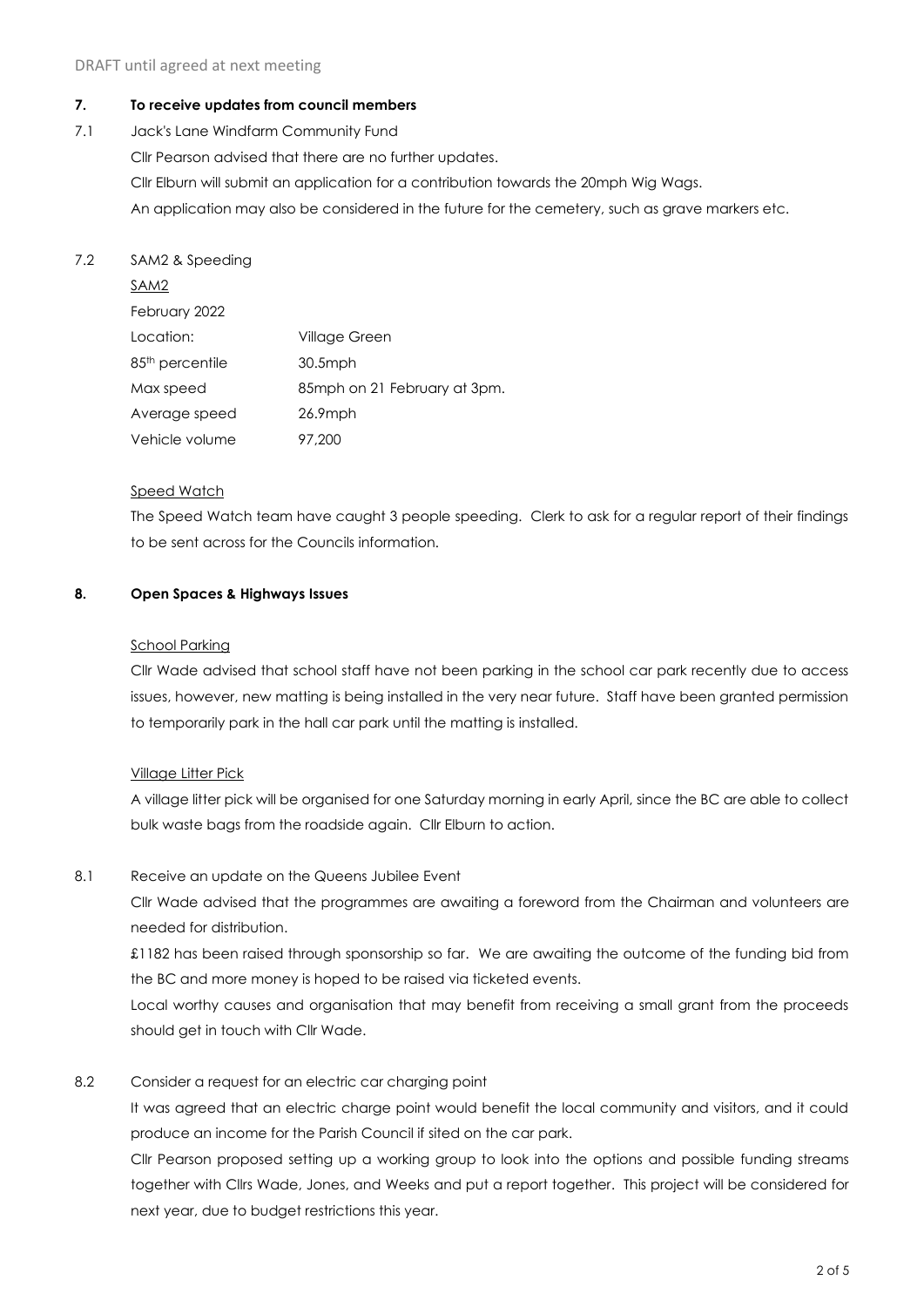8.3 To discuss the dismantling of the old preschool wall

Clerk reported this to the BC who has investigated, but has advised that based on their site visit they are unable to take this enquiry further. They will forward the details to Building Control for further investigation, due to concerns with safety.

#### **9. Discuss and consider Village Projects**

9.1 Approve installation of picnic benches on the Village Green Following discussion, the Council RESOLVED to approve the installation of the picnic benches on the village green again this year. Full responsibility will be taken jointly by Janes Coffee Corner and The Crown.

#### **10. East Rudham Cemetery**

- A volunteer had been in touch to register their interest in helping to tidy the cemetery. Cllr Pearson will organise a working party to tidy it up, some time in May.
- Cllr Elburn advised that the hedge has been cut. The invoice for the work will be received in due course. All AGREED to approve the payment once received.

#### **11. Newsletter**

Following discussion, it was agreed that the newsletter will continue as is and not include content from West Rudham PC. It was noted that Cllr Wade would support a West Rudham newsletter if produced.

#### 11.1 Review distribution method

Cllr Elburn asked whether the distribution method still suited members or whether it should it be outsourced. All councillors confirmed they are happy to continue delivering them.

Cllr Jones will take on School Road and Cllr Davis is also happy to deliver some if and when needed.

# **12. Planning Matters**

12.1 To receive results of applications.

21/01010/F | Change of use from butchers shop and premises to dwelling at J Kew Butcher PC Comment – SUPPORTS | BCKLWN decision - PENDING 21/01011/F | Construction of four Dwellings PC Comment – SUPPORTS with reservations | BCKLWN decision - PENDING 21/01012/F | Alterations and extension to dwelling at Old White Horse PC Comment – OBJECTS | BCKLWN decision - PENDING 21/00498/FM | Land NE of 5 Eye Lane and S of The Bungalow Fakenham Road Proposed residential development of 10 dwellings at - Amended Plans PC comment – Our previous comment remains but in addition a note is to be added that with 10 more houses with access directly onto the A148 the speed limit should be reduced from 40mph to 30mph. BCKLWN decision - PERMITTED 21/02172/F | 22 Bagthorpe Road East Rudham King's Lynn Norfolk PE31 8RA Two detached houses including extended access PC comment - SUPPORTS | BCKLWN decision – PERMITTED

12.2 To receive applications for consideration There were none.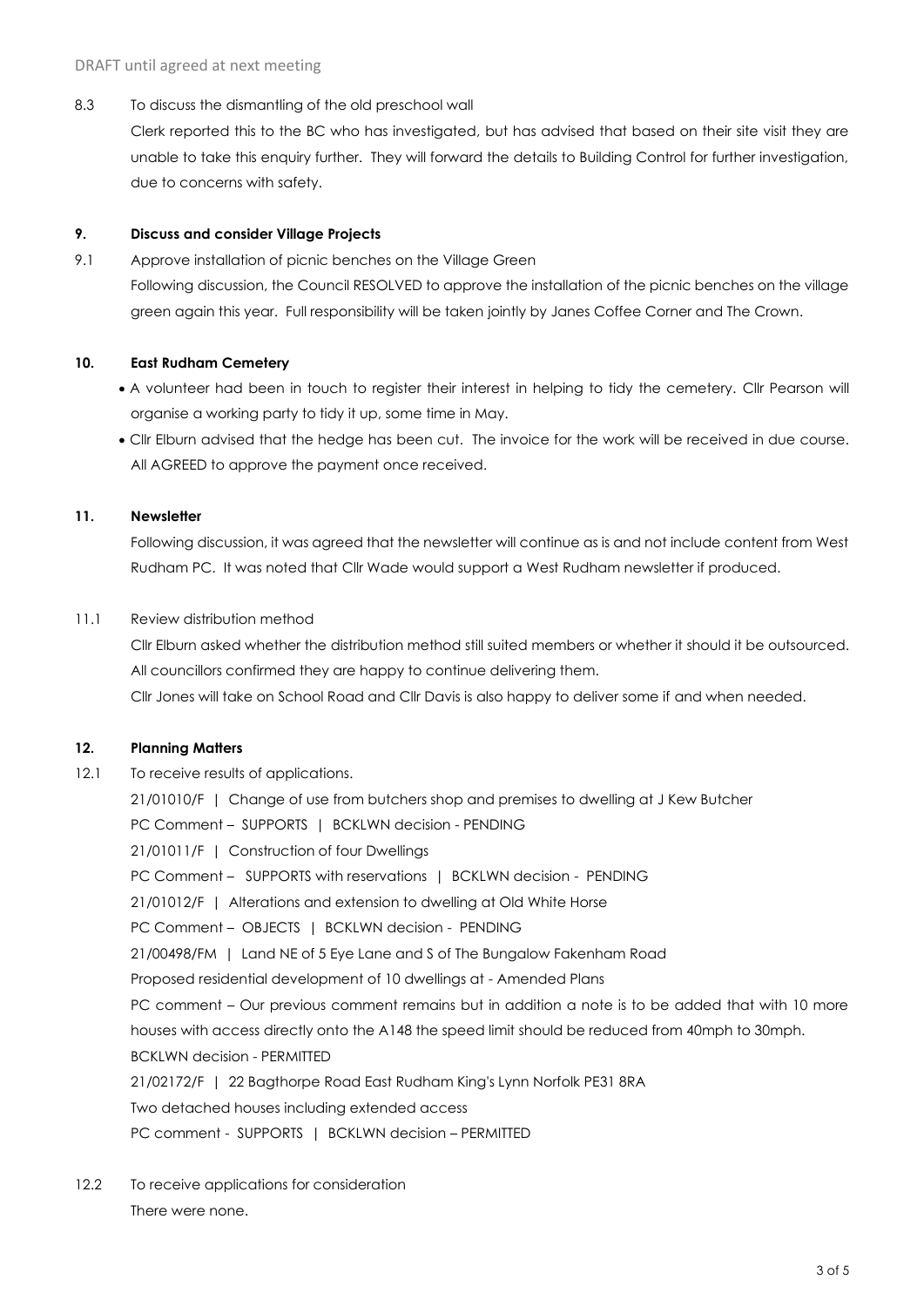#### **13. To receive and consider any correspondence**

- Clerks and Council's Direct Magazine Made available to councillors.
- Heating Your Home literature from the BC Made available to councillors.

#### **14. Financial Matters**

The SSE electricity contract is due for renewal on 30<sup>th</sup> April. The renewal tender received was considerably higher than the current rate, and has expired already, due to the current state of the market. Following discussion, the Council RESOLVED to obtain and agree an updated tender as soon as possible before rates increase further. Clerk to action.

Cllr Pearson requested street lighting to be included on the next agenda so that further consideration can be given to cost reducing options, such as reducing the lighting period to reduce energy and costs (subject to this not incurring a penalty from the energy company).

# 14.1 To approve the payment of accounts list

The Council RESOLVED to approve the payments list (below)

| <b>Payment to</b>       | <b>Description</b>                  | Ref       | Amount (£) |
|-------------------------|-------------------------------------|-----------|------------|
| <b>SSE</b>              | Electricity                         | <b>DD</b> | 60.25      |
| John W Doubleday        | <b>Mower Parts/Service</b>          | Online    | 145.47     |
| PK Fencing              | Play Area Fencing                   | Online    | 1344.00    |
| <b>K&amp;M Lighting</b> | Street Lighting Services (Mar)      | Online    | 32.89      |
| Tony Elburn             | Mower Fuel and New Battery          | Online    | 70.09      |
| Jodie Bond              | Salary (Feb-Mar)                    | Online    | 459.48     |
| Hempton PC              | <b>Clerks Expenses Contribution</b> | Online    | 20.47      |
| Samantha Jackson        | Payroll Agents Fee                  | Online    | 50.00      |
| <b>NALC</b>             | Annual Subscription                 | Online    | 153.18     |
|                         | <b>Total</b>                        |           | £2335.83   |
| <b>Receipts from</b>    | <b>Description</b>                  |           | Amount (£) |
| Emma Duggan             | Cemetery Fee                        | DC        | 630.00     |
| Abbey Memorials         | <b>Memorial Fee</b>                 | DC        | 55.00      |
|                         | Total                               |           | £685.00    |

Cllr Elburn proposed that the Fakenham Auto Electrical invoice also be approved once received. All AGREED.

- 14.2 To receive report from councillor checking finances and note that payments are made online Cllr Wade reviewed the finances and reported that they were in good order. Payments are made online; therefore, the audit checklist should be updated to reflect this. Clerk to action.
- 14.3 To appoint a councillor as Internal Audit Control Officer for the coming year The Council RESOLVED to appoint Cllr wade as the Internal Audit Control Officer for the coming year.
- 14.4 To approve annual subscriptions and direct debits for the comina year Following consideration the Council RESOLVED to approve the continuation of the direct debit mandates and to renew subscription to NALC.